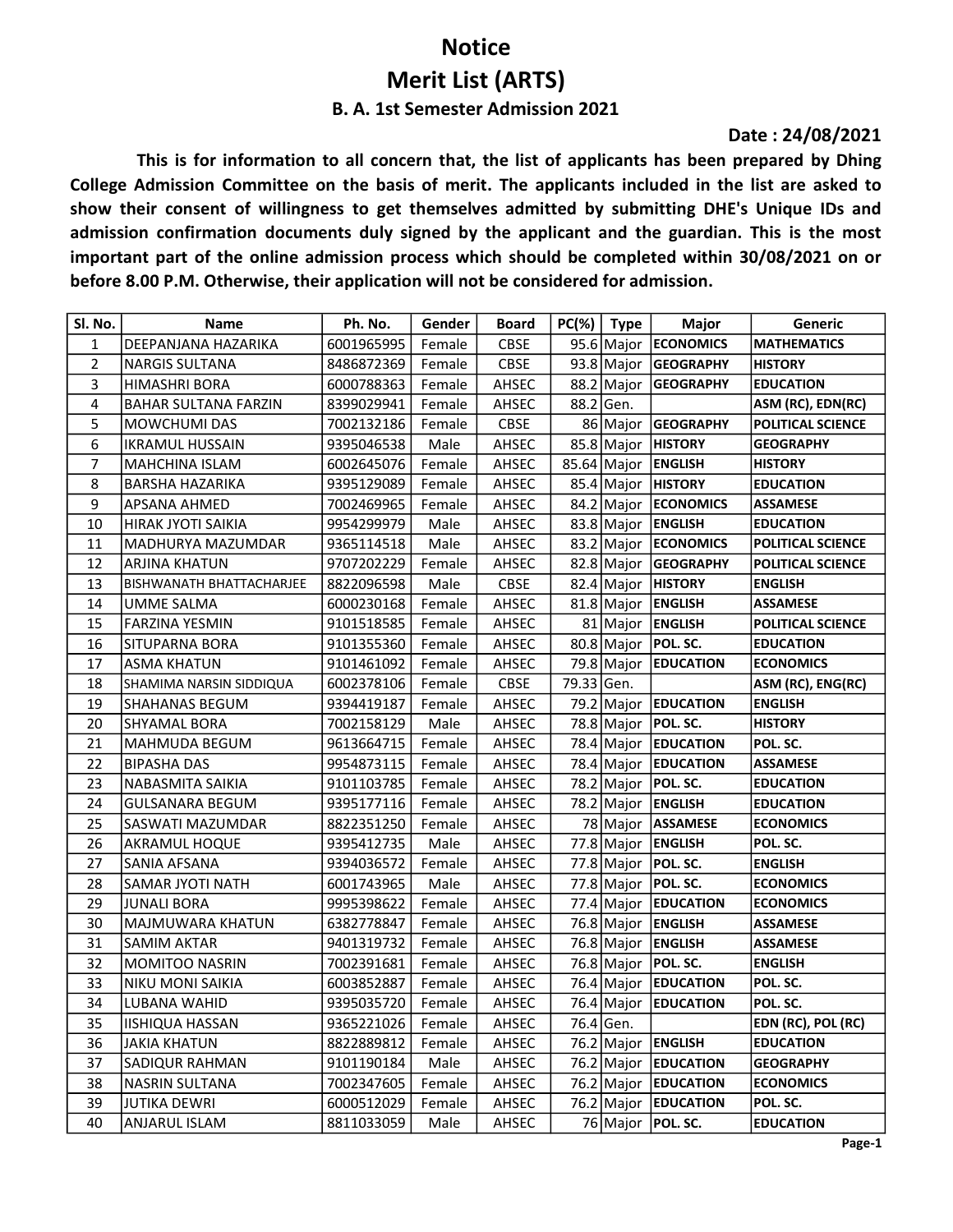| Sl. No. | Name                      | Ph. No.             | Gender | <b>Board</b> | $PC(% )$ Type | Major                                | Generic                   |
|---------|---------------------------|---------------------|--------|--------------|---------------|--------------------------------------|---------------------------|
| 41      | <b>ARJIYA AHMED</b>       | 9435953069          | Female | AHSEC        |               | 75.8 Major EDUCATION                 | <b>ECONOMICS</b>          |
| 42      | JURI DEVI                 | 9365382227          | Female | AHSEC        |               | 75.4 Major EDUCATION                 | POL. SC.                  |
| 43      | <b>FARJINA BEGUM</b>      | 9395426180          | Female | AHSEC        |               | 75.2 Major ENGLISH                   | <b>EDUCATION</b>          |
| 44      | LILIMA FORAZEE            | 9365459716          | Female | AHSEC        |               | 74.8 Major ECONOMICS                 | POL. SC.                  |
| 45      | <b>MASUMA KHATUN</b>      | 6001382188          | Female | AHSEC        |               | 74.8 Major   POL. SC.                | <b>ASSAMESE</b>           |
| 46      | <b>MUKSIDUL ISLAM</b>     | 9365570464          | Male   | AHSEC        |               | 74.6 Major   MATHEMATICS   EDUCATION |                           |
| 47      | <b>GEETUSMITA DEKA</b>    | 6001187601          | Female | AHSEC        |               | 74.2 Major EDUCATION                 | <b>ENGLISH</b>            |
| 48      | AHIYA AHMED               | 7099772156          | Male   | AHSEC        |               | 74.2 Major   POL. SC.                | <b>EDUCATION</b>          |
| 49      | ANAMIKA KALITA            | 8822371602          | Female | AHSEC        |               | 74 Major   POL. SC.                  | <b>ENGLISH</b>            |
| 50      | <b>NOUSHINA AKTAR</b>     | 6901481820          | Female | AHSEC        |               | 73.6 Major   POL. SC.                | <b>GEOGRAPHY</b>          |
| 51      | DIPSIKHA BORA             | 9365770295          | Female | AHSEC        |               | 73.6 Major ENGLISH                   | <b>EDUCATION</b>          |
| 52      | PARVEZ ZAMAN              | 6000703950          | Male   | AHSEC        | 73.6 Gen.     |                                      | ECO (RC), POL (RC)        |
| 53      | <b>NAZRINA KHATUN</b>     | 7896139270          | Female | AHSEC        |               | 73.4 Major ASSAMESE                  | <b>ECONOMICS</b>          |
| 54      | <b>MONJURUL HASAN</b>     | 6003569076          | Male   | AHSEC        | 73.2 Gen.     |                                      | ASM (RC) GEOG (RC)        |
| 55      | <b>SAMIMA AKTAR</b>       | 6002219936          | Female | AHSEC        | 73.2 Major    | <b>ENGLISH</b>                       | <b>GEOGRAPHY</b>          |
| 56      | <b>NARGIS SULTANA</b>     | 9957469274          | Female | AHSEC        | 73.2 Gen.     |                                      | ASM (RC), POL (RC)        |
| 57      | SADIA AHMED               | 6901759886          | Female | AHSEC        |               | 73.2 Major   POL. SC.                | <b>EDUCATION</b>          |
| 58      | AFRUJA KHATUN             | 6002595401          | Female | AHSEC        |               | 73 Major EDUCATION                   | POL. SC.                  |
| 59      | <b>GOURI SIKHA SAIKIA</b> | 6002929324          | Female | AHSEC        |               | 73 Major   POL. SC.                  | <b>HISTORY</b>            |
| 60      | <b>MONJILA KHATUN</b>     | 6901563370          | Female | AHSEC        |               | 72.8 Major   POL. SC.                | <b>GEOGRAPHY</b>          |
| 61      | SABIKUN NAHAR             | 9394522143          | Female | AHSEC        |               | 72.6 Major EDUCATION                 | <b>GEOGRAPHY</b>          |
| 62      | ROUSANARA BEGUM           | 8761811975          | Female | AHSEC        |               | 72.6 Major EDUCATION                 | <b>ENGLISH</b>            |
| 63      | <b>SAHANAS PARBIN</b>     | 6003721579          | Female | AHSEC        | 72.4 Major    | <b>POL. SC.</b>                      | <b>ASSAMESE</b>           |
| 64      | <b>AFSANA KHATUN</b>      | 8099604982          | Female | AHSEC        |               | 72.4 Major EDUCATION                 | <b>ASSAMESE</b>           |
| 65      | ROSIMA SABNAM             | 7002651365          | Female | AHSEC        |               | 72.4 Major   ECONOMICS               | POL. SC.                  |
| 66      | <b>REMIM SULTANA</b>      | 9864555552          | Female | AHSEC        | 72.4 Gen.     |                                      | ASM (RC), EDN (RC)        |
| 67      | <b>MUSKAN SULTANA</b>     | 7399309172          | Female | AHSEC        |               | 72.2 Major EDUCATION                 | <b>ENGLISH</b>            |
| 68      | SIBASTAB NATH             | 6000528836          | Male   | AHSEC        |               | 72.2 Major EDUCATION                 | POL. SC.                  |
| 69      | <b>REKSINA KHATUN</b>     | 6000406148          | Female | AHSEC        |               | 72.2 Major   POL. SC.                | <b>GEOGRAPHY</b>          |
| 70      | <b>BHASKAR MEDHI</b>      | 6000659145          | Male   | AHSEC        | 72 Gen.       |                                      | ECO (RC), POL (RC)        |
| 71      | NASRIN AHMED              | 6003706462          | Female | AHSEC        |               | 72 Major EDUCATION                   | <b>GEOGRAPHY</b>          |
| 72      | <b>SHAHNAZ PARBIN</b>     | 9954278992          | Other  | AHSEC        |               | 71.8 Major EDUCATION                 | <b>ASSAMESE</b>           |
| 73      | MAHIA SULTANA             | 9707549272   Female |        | AHSEC        |               | 71.8 Major EDUCATION                 | ASSAMESE                  |
| 74      | REJBEEN NEHAR             | 6003896346          | Female | AHSEC        |               | 71.8 Major EDUCATION                 | <b>ASSAMESE</b>           |
| 75      | NASRINA KHATUN            | 8099294599          | Female | AHSEC        |               | 71.2 Major ASSAMESE                  | <b>ECONOMICS</b>          |
| 76      | UMME HABIBA SHARIFA       | 6002520132          | Female | AHSEC        |               | 71 Major EDUCATION                   | <b>HISTORY</b>            |
| 77      | <b>DOLI BORA</b>          | 9127288490          | Female | AHSEC        |               | 71 Major EDUCATION                   | POL. SC.                  |
| 78      | <b>GULAP HUSSAIN</b>      | 7002803124          | Male   | AHSEC        | 71 Gen.       |                                      | ENG (RC), EDN (RC)        |
| 79      | <b>SELIMA KHATUN</b>      | 9085793227          | Female | AHSEC        | 70.8 Gen.     |                                      | <b>ENG (RC), POL (RC)</b> |
| 80      | SALIM AHMED               | 9435883122          | Male   | AHSEC        |               | 70.8 Major EDUCATION                 | POL. SC.                  |
| 81      | WAJIDA SIDDIKA            | 7099588350          | Female | AHSEC        |               | 70.6 Major EDUCATION                 | <b>ENGLISH</b>            |
| 82      | <b>AMRIN ROWFA</b>        | 8811999292          | Female | AHSEC        |               | 70.6 Major EDUCATION                 | <b>ENGLISH</b>            |
| 83      | ARJUMAN NASRIN            | 8638512907          | Female | AHSEC        |               | 70.6 Major EDUCATION                 | <b>HISTORY</b>            |
| 84      | <b>PRANJAL KAKOTI</b>     | 8822450975          | Male   | AHSEC        |               | 70.4   Major   EDUCATION             | POL. SC.                  |
| 85      | <b>SAMSUN NAHAR</b>       | 9101380576          | Female | AHSEC        |               | 70.4 Major   POL. SC.                | <b>EDUCATION</b>          |
| 86      | <b>JENIFACHOUDHURY</b>    | 8011583070          | Female | AHSEC        |               | 70.4 Major   ENGLISH                 | <b>ASSAMESE</b>           |
| 87      | MARUFA SULTANA            | 9101706724          | Female | AHSEC        |               | 70.4 Major   POL. SC.                | <b>EDUCATION</b>          |
| 88      | <b>MUSIQUL ISLAM</b>      | 8133889325          | Male   | AHSEC        |               | 70 Major   POL. SC.                  | <b>EDUCATION</b>          |
| 89      | TAJAMAL HUSSAIN           | 6003579538          | Male   | AHSEC        |               | 70 Major   POL. SC.                  | <b>ENGLISH</b>            |
| 90      | <b>JAKARIA AHMED</b>      | 9864276007          | Male   | AHSEC        |               | 69.8 Major ECONOMICS                 | <b>EDUCATION</b>          |
| 91      | <b>BARASHA DEVI</b>       | 9394949044          | Female | AHSEC        |               | 69.8 Major EDUCATION                 | POL. SC.                  |
| 92      | <b>HAMIDA PARBIN</b>      | 8486468981          | Female | AHSEC        |               | 69.8 Major ASSAMESE                  | <b>ENGLISH</b>            |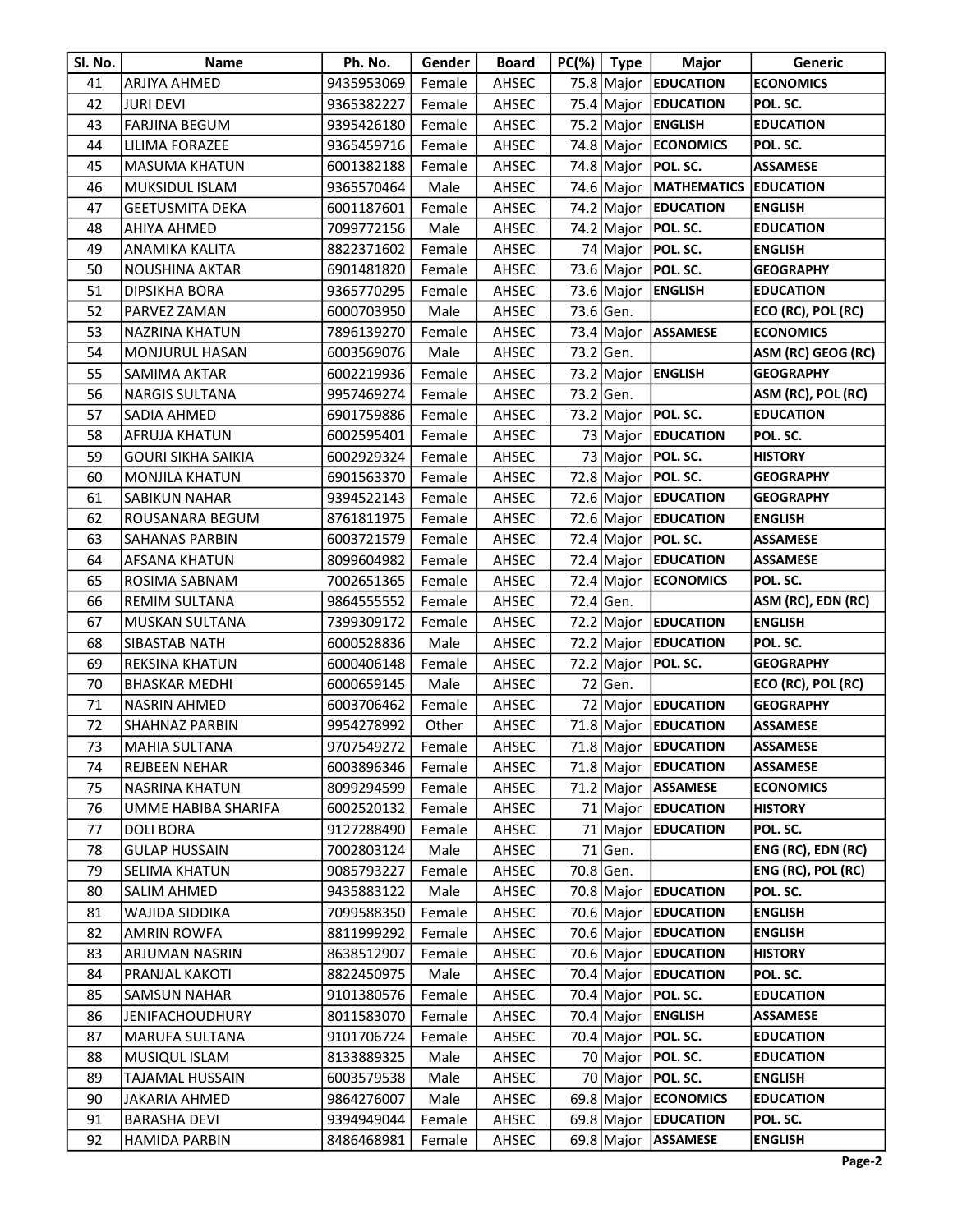| SI. No. | <b>Name</b>                  | Ph. No.             | Gender | <b>Board</b> | $PC(% )$ Type | <b>Major</b>           | Generic             |
|---------|------------------------------|---------------------|--------|--------------|---------------|------------------------|---------------------|
| 93      | <b>ASHIQUE BAHAR FORAZEE</b> | 9101931862          | Male   | AHSEC        |               | 69.6 Major ENGLISH     | <b>EDUCATION</b>    |
| 94      | NISAD SABNOM                 | 9365277382          | Male   | AHSEC        |               | 69.6 Major EDUCATION   | <b>GEOGRAPHY</b>    |
| 95      | NAIMA SHAHAJADI              | 8011420630          | Female | AHSEC        |               | 69.4 Major   POL. SC.  | <b>ECONOMICS</b>    |
| 96      | NANDITA DAS                  | 9395222141          | Female | AHSEC        |               | 69.4 Major ECONOMICS   | <b>MATHEMATICS</b>  |
| 97      | <b>ISHAN JYOTI BORAH</b>     | 6000013681          | Male   | AHSEC        |               | 69.4 Major ENGLISH     | <b>EDUCATION</b>    |
| 98      | SADIKA KHATUN                | 9707011263          | Female | AHSEC        | 69.2 Gen.     |                        | ASM (RC), POL (RC)  |
| 99      | FARHANA YEASMIN              | 9707771643          | Female | AHSEC        |               | 69.2 Major   POL. SC.  | <b>EDUCATION</b>    |
| 100     | <b>ALIJA BILKIS</b>          | 6000098270          | Female | AHSEC        |               | 69.2 Major   POL. SC.  | <b>ECONOMICS</b>    |
| 101     | KASTURI MONI SAIKIA          | 8822733243          | Female | AHSEC        |               | 69.2 Major EDUCATION   | <b>HISTORY</b>      |
| 102     | <b>ALIZA KHATUN</b>          | 9435286258          | Female | AHSEC        |               | 69.2 Major EDUCATION   | <b>ENGLISH</b>      |
| 103     | <b>SADIKA KHATUN</b>         | 8099036260          | Female | AHSEC        |               | 69.2 Major   POL. SC.  | <b>EDUCATION</b>    |
| 104     | PRIYANKA DHAR                | 7664803977          | Female | AHSEC        |               | 69 Major EDUCATION     | POL. SC.            |
| 105     | MRIGANKA SAIKIA              | 6002652127          | Male   | AHSEC        |               | 69 Major ASSAMESE      | POL. SC.            |
| 106     | MUSTAK AHMED                 | 6001433351          | Male   | AHSEC        |               | 69 Major   POL. SC.    | <b>ASSAMESE</b>     |
| 107     | <b>KAMRUN NAHAR</b>          | 8822390076          | Female | AHSEC        |               | 69 Major ENGLISH       | POL. SC.            |
| 108     | DIPASHREE MEDHI              | 6003247527          | Female | AHSEC        |               | 68.8 Major EDUCATION   | POL. SC.            |
| 109     | ASHRAFUL ALOM                | 6001230317          | Male   | AHSEC        |               | 68.8 Major ENGLISH     | <b>ASSAMESE</b>     |
| 110     | <b>MOHSINA KHATUN</b>        | 7086910476          | Female | AHSEC        |               | 68.8 Major   ENGLISH   | <b>ECONOMICS</b>    |
| 111     | MASOOM ARIF AHMED            | 8822436309          | Male   | AHSEC        |               | 68.8 Major EDUCATION   | <b>ASSAMESE</b>     |
| 112     | HARSHITA NANDINI SHIVAM      | 6003479891          | Female | AHSEC        |               | 68.6 Major EDUCATION   | <b>ASSAMESE</b>     |
| 113     | LAKHI MONI SAIKIA            | 9395355363          | Female | AHSEC        | $68.4$ Gen.   |                        | GEOG (RC), POL (RC) |
| 114     | HASINA KAMRUN NEHAR          | 6002879629          | Female | AHSEC        |               | 68.2 Major EDUCATION   | POL. SC.            |
| 115     | MASUMA BEGUM                 | 9864752466          | Female | AHSEC        |               | 68.2 Major   POL. SC.  | <b>ENGLISH</b>      |
| 116     | TRISHNA MONI DEWRI           | 6003906230          | Female | AHSEC        |               | 68 Major EDUCATION     | <b>ENGLISH</b>      |
| 117     | RIAJUL ALOM                  | 6001305349          | Male   | AHSEC        |               | 68 Major   POL. SC.    | <b>GEOGRAPHY</b>    |
| 118     | <b>PAMPI DAS</b>             | 6901761241          | Female | AHSEC        |               | 68 Major ECONOMICS     | POL. SC.            |
| 119     | RAJ DEBNATH                  | 6901783933          | Male   | AHSEC        |               | 67.6 Major GEOGRAPHY   | <b>ENGLISH</b>      |
| 120     | PAPUMONI NATH                | 7637940264          | Male   | AHSEC        |               | 67.6 Major ASSAMESE    | <b>GEOGRAPHY</b>    |
| 121     | <b>TINA SAIKIA</b>           | 7637072407          | Female | AHSEC        |               | 67.6 Major EDUCATION   | <b>GEOGRAPHY</b>    |
| 122     | <b>IMRAN HUSSAIN</b>         | 6900302695          | Male   | AHSEC        |               | 67.6 Major EDUCATION   | <b>HISTORY</b>      |
| 123     | <b>MAFIA KHATUN</b>          | 9074195563          | Female | AHSEC        |               | 67.4 Major GEOGRAPHY   | <b>ENGLISH</b>      |
| 124     | <b>ASMA KHATUN</b>           | 9101977330          | Female | AHSEC        |               | 67.4 Major EDUCATION   | <b>GEOGRAPHY</b>    |
| 125     | MONDIRA DEVI                 | 6001379029   Female |        | AHSEC        |               | 67.4 Major ENGLISH     | <b>ECONOMICS</b>    |
| 126     | IMAM MEHEDI                  | 9365358365          | Male   | AHSEC        |               | 67.4   Major   ENGLISH | POL. SC.            |
| 127     | NAZRIN AKTARA                | 8876676804          | Female | AHSEC        |               | 67 Major ASSAMESE      | <b>GEOGRAPHY</b>    |
| 128     | JENIFA AFSANA AHMED          | 8822059335          | Female | AHSEC        |               | 67 Major EDUCATION     | <b>ASSAMESE</b>     |
| 129     | MAHAJABIN AHMED              | 9957409210          | Female | AHSEC        | 66.8 Gen.     |                        | ASM (RC), EDN (RC)  |
| 130     | <b>KAKALI SAIKIA</b>         | 9365955453          | Female | AHSEC        | 66.8 Gen.     |                        | GEOG (RC), ECO (RC) |
| 131     | <b>SHABNOM PARBIN</b>        | 9678959504          | Female | AHSEC        |               | 66.8 Major GEOGRAPHY   | <b>EDUCATION</b>    |
| 132     | <b>BHUMIKA DEBNATH</b>       | 7002879798          | Female | AHSEC        |               | 66.6 Major EDUCATION   | POL. SC.            |
| 133     | <b>JIMI DEVI</b>             | 6002553623          | Female | AHSEC        |               | 66.4 Major EDUCATION   | POL. SC.            |
| 134     | RINA SULTANA                 | 7099774221          | Female | AHSEC        | $66.2$ Gen.   |                        | ASM (RC), EDN (RC)  |
| 135     | DEEP JYOTI DEVNATH           | 9864162936          | Male   | AHSEC        |               | 66 Major EDUCATION     | POL. SC.            |
| 136     | SARUARE HUSSAIN              | 8876983384          | Male   | AHSEC        |               | 66 Major EDUCATION     | POL. SC.            |
| 137     | AMINA KHATUN                 | 8822787645          | Female | AHSEC        |               | 65.8 Major ECONOMICS   | <b>EDUCATION</b>    |
| 138     | SAHADUL ISLAM                | 9954570607          | Male   | AHSEC        | $65.8$ Gen.   |                        | ASM (RC), POL (RC)  |
| 139     | NIRMALA RABIDAS              | 7099571928          | Female |              | $65.8$ Gen.   |                        | ASM (RC), GEOG (RC) |
|         |                              |                     |        | AHSEC        |               |                        |                     |
| 140     | <b>HIBJUR RAHMAN</b>         | 8822859480          | Male   | AHSEC        |               | 65.8 Major EDUCATION   | <b>GEOGRAPHY</b>    |
| 141     | UMME CHAWDA                  | 6001225155          | Female | AHSEC        |               | 65.8 Major ECONOMICS   | <b>EDUCATION</b>    |
| 142     | NAZIA SULTANA                | 8822670632          | Female | AHSEC        |               | 65.6 Major   POL. SC.  | <b>ENGLISH</b>      |
| 143     | RIJMA SULTANA                | 9954108540          | Female | AHSEC        | $65.6$ Gen.   |                        | ENG (RC), HIS (RC)  |
| 144     | <b>FARJINA KHATUN</b>        | 9394419563          | Female | AHSEC        |               | 65.6 Major EDUCATION   | <b>ASSAMESE</b>     |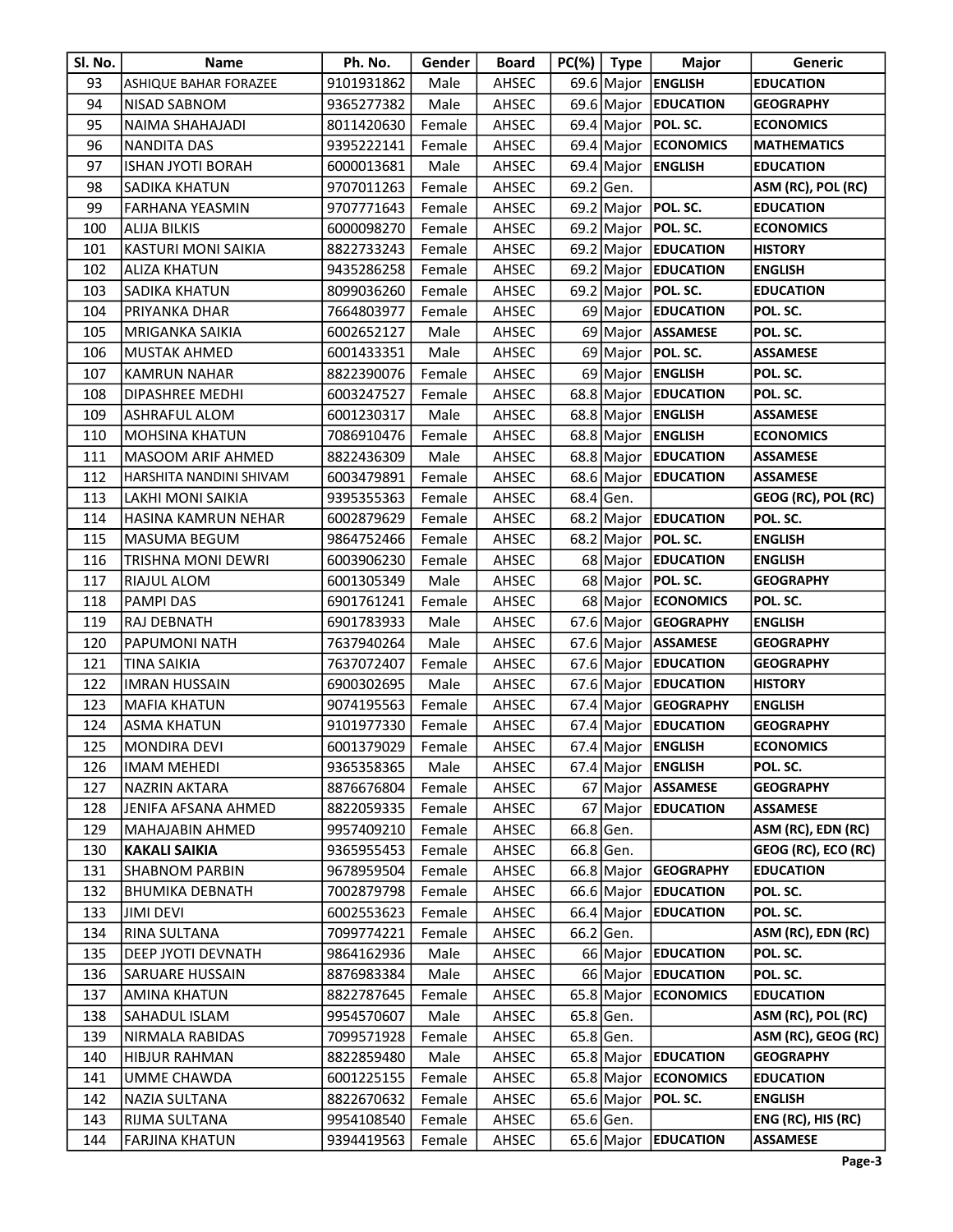| Sl. No. | <b>Name</b>                  | Ph. No.             | Gender | <b>Board</b> | $PC(% )$ Type | <b>Major</b>             | Generic             |
|---------|------------------------------|---------------------|--------|--------------|---------------|--------------------------|---------------------|
| 145     | <b>NIKITA SAIKIA</b>         | 8011887583          | Female | AHSEC        |               | 65.4 Major HISTORY       | POL. SC.            |
| 146     | SABINA YESMIN                | 8822726743          | Female | AHSEC        |               | 65.4 Major EDUCATION     | <b>ENGLISH</b>      |
| 147     | <b>BITHIKA KURI</b>          | 9706959266          | Female | AHSEC        |               | 65.2 Major EDUCATION     | POL. SC.            |
| 148     | REJBEEN SULTANA              | 8822606075          | Female | AHSEC        | 65.2 Major    | <b>EDUCATION</b>         | POL. SC.            |
| 149     | RASHIDUL ISLAM               | 7896129867          | Male   | AHSEC        | $65.2$ Major  | <b>POL. SC.</b>          | <b>HISTORY</b>      |
| 150     | <b>SAMIMA KHATUN</b>         | 9954888251          | Female | AHSEC        |               | 65 Major EDUCATION       | <b>ASSAMESE</b>     |
| 151     | MINHAJUR RAHMAN              | 7099595195          | Male   | AHSEC        |               | 64.8 Major EDUCATION     | <b>ASSAMESE</b>     |
| 152     | <b>MASUMA FERDOUSI</b>       | 8822375399          | Female | AHSEC        |               | 64.8 Major EDUCATION     | <b>ASSAMESE</b>     |
| 153     | RISMA KHATUN                 | 7635904150          | Female | AHSEC        |               | 64.8 Major ASSAMESE      | POL. SC.            |
| 154     | WASHIM AKRAM                 | 7099772691          | Male   | AHSEC        |               | 64.8 Major ASSAMESE      | <b>HISTORY</b>      |
| 155     | <b>HAFSA FARZINA</b>         | 8099831979          | Female | AHSEC        |               | 64.6 Major GEOGRAPHY     | <b>ENGLISH</b>      |
| 156     | <b>MARJINA KHATUN</b>        | 9394745404          | Female | AHSEC        |               | 64.6 Major   POL. SC.    | <b>ASSAMESE</b>     |
| 157     | PRIYANKA RANI KOCH           | 6000783531          | Female | AHSEC        | 64.4 Gen.     |                          | GEOG (RC), HIS (RC) |
| 158     | RADIFA SULTANA               | 7399894844          | Female | AHSEC        |               | 64.4   Major   ECONOMICS | <b>ASSAMESE</b>     |
| 159     | KASTURI NIVA BARUAH          | 6000265371          | Female | AHSEC        |               | 64.4 Major   POL. SC.    | <b>ASSAMESE</b>     |
| 160     | <b>FARHANA KHATUN</b>        | 8099831933          | Female | AHSEC        |               | 64.2 Major   POL. SC.    | <b>ENGLISH</b>      |
| 161     | RIJUWAN FARUK                | 6002521519          | Male   | AHSEC        |               | 64.2 Major   POL. SC.    | <b>EDUCATION</b>    |
| 162     | KHALEDA KHATUN               | 6001082430          | Female | AHSEC        |               | 64.2 Major ECONOMICS     | <b>ASSAMESE</b>     |
| 163     | <b>INSAN ALI</b>             | 9101858891          | Male   | AHSEC        |               | 64.2 Major   POL. SC.    | <b>HISTORY</b>      |
| 164     | NAFISA AHMED                 | 9395099655          | Female | AHSEC        |               | 64.2 Major $ POL$ SC.    | <b>ENGLISH</b>      |
| 165     | MALOBIKA DEKA                | 8474017360          | Female | AHSEC        | $64.2$ Gen.   |                          | GEOG (RC), HIS (RC) |
| 166     | RAIHANA SIDDIKA KHANAM       | 7636999752          | Female | AHSEC        |               | 64 Major ASSAMESE        | POL. SC.            |
| 167     | FORIDA BEGUM                 | 8638880796          | Female | AHSEC        | $64$ Gen.     |                          | ENG (RC), HIS (RC)  |
| 168     | MONJIRUL ISLAM               | 6003126084          | Male   | AHSEC        |               | 64 Major   POL. SC.      | <b>GEOGRAPHY</b>    |
| 169     | AYESHA SIDDIKA               | 9864556878          | Female | AHSEC        |               | 63.8 Major   POL. SC.    | <b>EDUCATION</b>    |
| 170     | ARFINA KHATUN                | 6003823392          | Female | AHSEC        | $63.8$ Gen.   |                          | GEOG (RC), HIS (RC) |
| 171     | LUBANA WAHIDA                | 9395174428          | Female | AHSEC        |               | 63.67 Major   ENGLISH    | <b>GEOGRAPHY</b>    |
| 172     | RAJIBUL ISLAM                | 9864477243          | Male   | AHSEC        |               | 63.6 Major   POL. SC.    | <b>ENGLISH</b>      |
| 173     | <b>ALPINA MARGIN</b>         | 9957453521          | Female | AHSEC        |               | 63.6 Major ASSAMESE      | POL. SC.            |
| 174     | DISHA DEVNATH                | 6002871581          | Female | AHSEC        |               | 63.6 Major   ASSAMESE    | POL. SC.            |
| 175     | RUJMA KHATUN                 | 6002514200          | Female | AHSEC        |               | 63.6 Major   POL. SC.    | <b>EDUCATION</b>    |
| 176     | RAHENA KHATUN                | 6003561557          | Female | <b>CBSE</b>  | 63.4 Major    | <b>ASSAMESE</b>          | <b>ECONOMICS</b>    |
| 177     | <b>HASINA KHATUN</b>         | 9085599350   Female |        | AHSEC        | 63.4 Gen.     |                          | GEOG (RC), HIS (RC) |
| 178     | SHAMIM JAHAN AKTARA          | 8812050375          | Female | AHSEC        |               | 63.4 Major $ POL.$ SC.   | <b>ECONOMICS</b>    |
| 179     | <b>JANNATUL MUSFIA</b>       | 9957657921          | Male   | AHSEC        | $63.4$ Gen.   |                          | GEOG (RC), HIS (RC) |
| 180     | <b>MAHCHINA ISLAM</b>        | 9101095044          | Female | AHSEC        | 63.2 Major    | <b>ENGLISH</b>           | <b>ASSAMESE</b>     |
| 181     | <b>MUSFIKA BEGUM (GAP)16</b> | 6000242426          | Female | AHSEC        |               | 63.2 Major ASSAMESE      | POL. SC.            |
| 182     | <b>BOBITA HARIJAN</b>        | 9678256839          | Female | AHSEC        | 63.2 Gen.     |                          | GEOG (RC), HIS (RC) |
| 183     | SANJIB KALITA                | 7099950507          | Male   | AHSEC        | $63.2$ Major  | <b>GEOGRAPHY</b>         | <b>EDUCATION</b>    |
| 184     | SHAMIM AKHTARA               | 6901663801          | Female | AHSEC        | $63.2$ Gen.   |                          | ECO (RC), HIS (RC)  |
| 185     | <b>MEHBIS SULTANA</b>        | 7896650424          | Female | AHSEC        |               | 63 Major   ASSAMESE      | <b>GEOGRAPHY</b>    |
| 186     | AJIJUL HOQUE                 | 6901062372          | Male   | AHSEC        |               | 63 Major $ POL.$ SC.     | <b>GEOGRAPHY</b>    |
| 187     | <b>ELIAS AHMED</b>           | 9394604355          | Male   | AHSEC        |               | 63 Major   POL. SC.      | <b>GEOGRAPHY</b>    |
| 188     | MOZIBUR RAHMAN               | 6002664697          | Male   | AHSEC        | $63$ Gen.     |                          | ECO (RC), HIS (RC)  |
| 189     | NURJAHAN BEGUM               | 8011238192          | Female | AHSEC        |               | 62.8 Major $ POL$ SC.    | <b>ASSAMESE</b>     |
| 190     | <b>BHASHAWATI GAYAN</b>      | 9707157074          | Female | AHSEC        |               | 62.8 Major   ASSAMESE    | <b>ENGLISH</b>      |
| 191     | REHENA SULTANA               | 9957906676          | Female | AHSEC        |               | 62.6 Major ASSAMESE      | <b>GEOGRAPHY</b>    |
| 192     | SAURAV JYOTI BORA            | 9954271689          | Male   | AHSEC        | $62.6$ Gen.   |                          | ASM (RC), HIS (RC)  |
| 193     | TRISHNA MONI DEVI            | 6003413891          | Female | AHSEC        |               | 62.6 Major ASSAMESE      | <b>GEOGRAPHY</b>    |
| 194     | RIYA MONI BEGUM              | 6901787876          | Female | AHSEC        |               | 62.4 Major ASSAMESE      | POL. SC.            |
|         |                              |                     |        |              |               | 62.2 Major $ POL$ SC.    | <b>ECONOMICS</b>    |
| 195     | RAJITA SULTANA               | 9678830658          | Female | AHSEC        |               |                          |                     |
| 196     | KUHINUR YESMIN               | 8471981785          | Female | AHSEC        |               | 62.2 Major ASSAMESE      | <b>GEOGRAPHY</b>    |